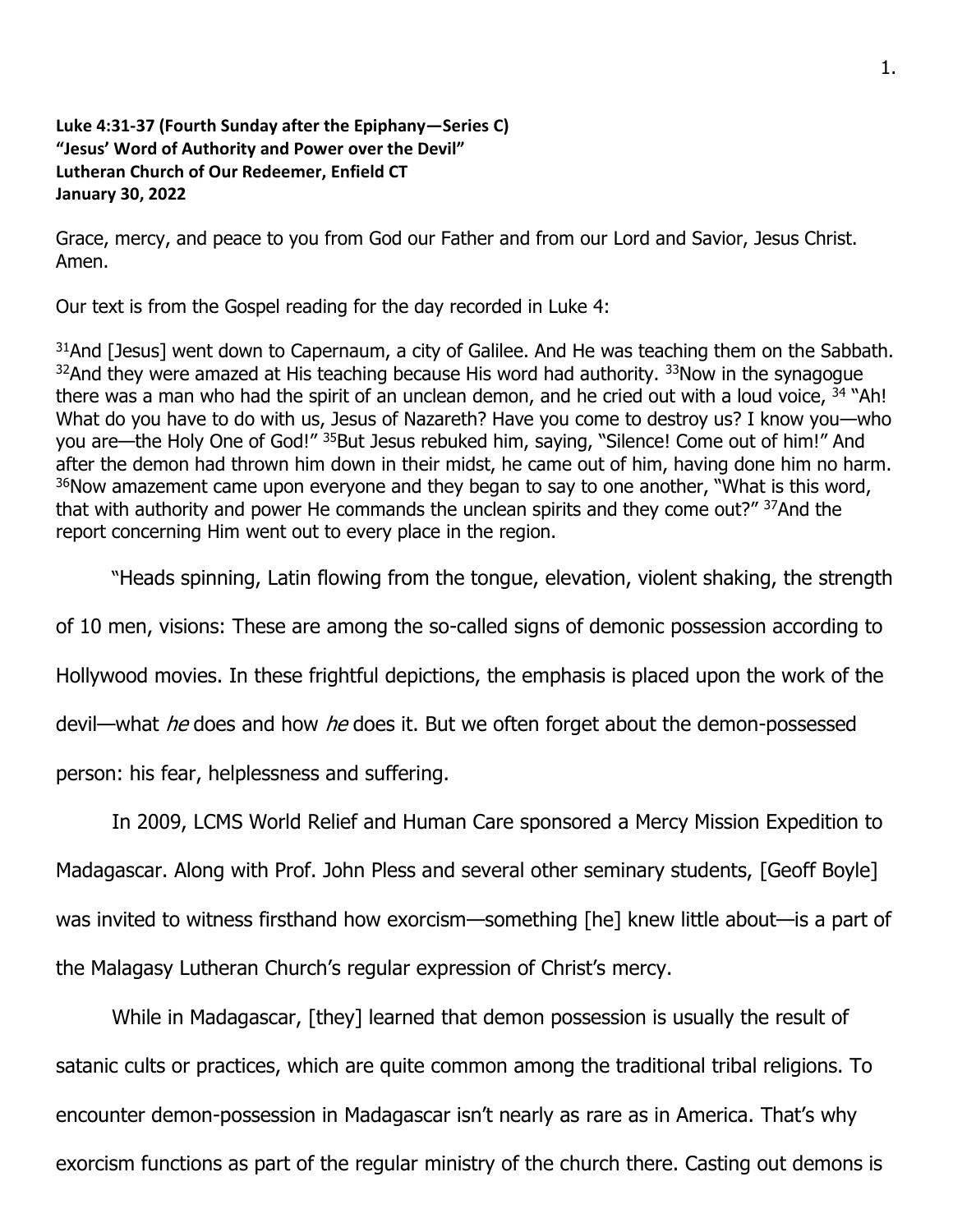simply the natural response of Christianity in a pagan context. The Gospel cannot but help to cast out the very demons seeking to enslave men in their sin.

In Madagascar, the rites of exorcism are incorporated into Sunday worship at least once a month. While attending a church service, [they] saw the rite performed firsthand. No, there weren't any spinning heads. Rather, everything seemed like a normal worship service. Set together with readings from Scripture, hymns, prayers and even a short sermon, the exorcism certainly was a sight to remember!

The exorcism itself had two parts: casting the demon out and speaking Christ back in. And while it sounds easy enough, the dynamic of the service was astounding. As [Boyle] observed the ritual, the contrast between the loud shouting, fists waving, scowls and cursing at the devil on the one hand, and the soft whispers of comfort and peace on the other was startling.

The shepherds . . . who were commissioned to perform the exorcism believe that once the demon is gone, the Gospel, with all of its healing and consolation, must be the diet of the exorcised, the salve for a wounded soul.

The shepherds would touch the faces of the exorcised, whisper in their ears and read passages from Holy Scripture of our Lord's love and mercy for His own. The whole experience was utterly pastoral. It's this work of mercy that frees those who are literally bound by their sin, flesh and the devil. . . .

In Scripture, as in Madagascar today, the exorcism of demons has everything to do with the mercy of Christ. For Jesus, exorcism is not a battle of opposites; it isn't a struggle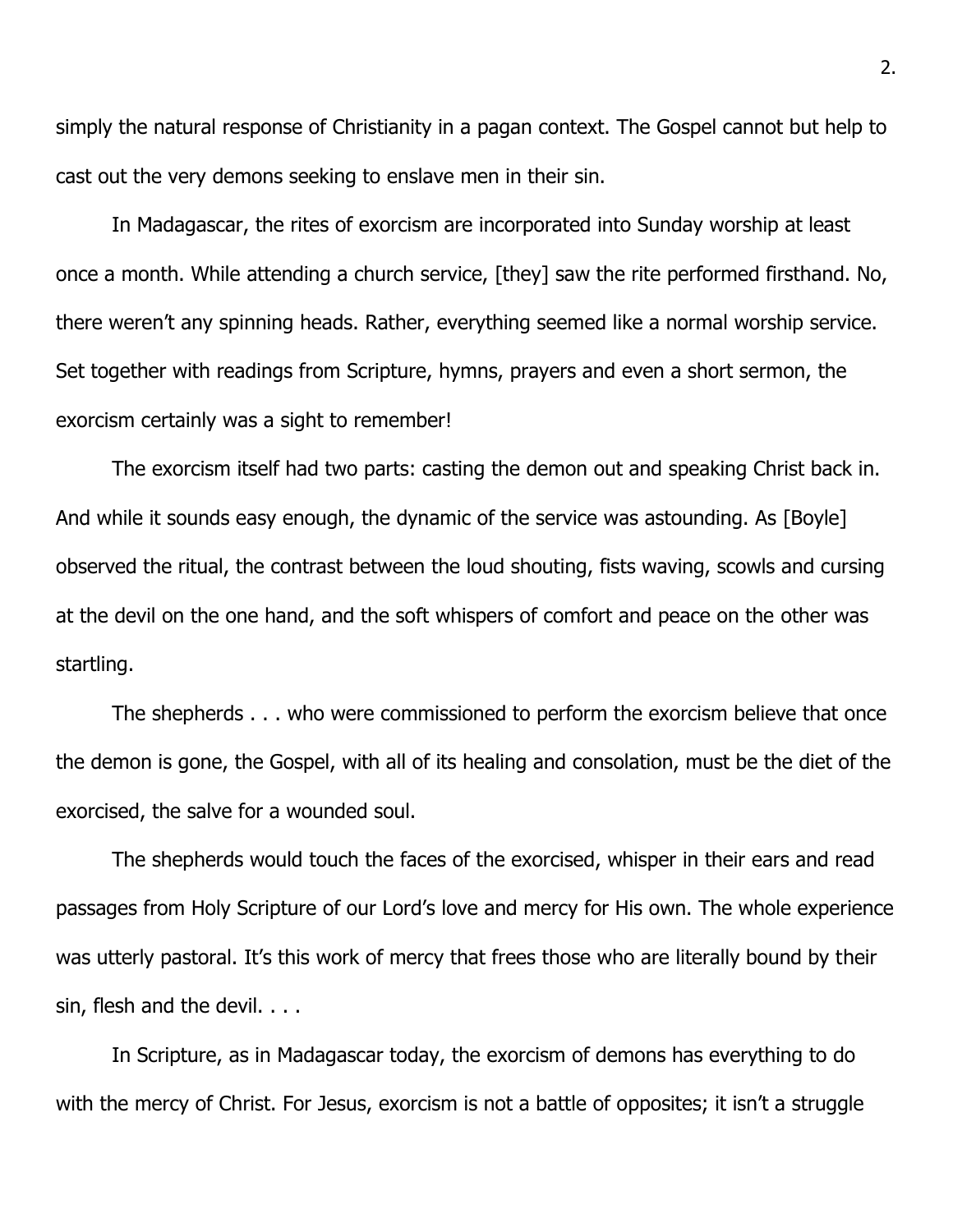between good and evil, between God and demi-god. Exorcism is a work of Christ's mercy—a gift of healing and release where God alone frees the victim from the devil's grasp.

Exorcism is a prescription of Christ's mercy for the ailing demon-possessed. Jesus applied to sinners is precisely the Gospel's work of mercy that's needed for all times and all places, especially for those on the island nation of Madagascar. While there's much to learn here about how this relates to our situation in America, we can nevertheless take great comfort in the impact of the Gospel in all its expressions, exorcism included!"<sup>1</sup>

This article from *The Lutheran Witness* in 2011 highlights something that we easily forget. Demons—evil angels—are real. They were real in the time of Jesus, and they are just as real today. As Martin Luther penned in "A Mighty Fortress," "The old evil foe Now means deadly woe; Deep guile and great might Are his dread arms in fight; On earth is not his equal." Indeed, the Bible tells us that Satan prowls around like a roaring lion, seeking someone to devour (1 Pet. 5:8). Satan and his evil angels unceasingly wage war against God's divine order of the State and the family. It is the demonic forces of the devil who tempt people to immorality, lust, covetousness, murder, gossip, and so on.

The activity of Satan and his evil angels is especially directed at the Church—believers in Jesus Christ by grace through faith. Behind everything that harms the Church are the evil spirits. They bring about the inattention of the hearers of the Word so that believers become lax in hearing and learning the Word. The evil angels and the devil attack us to that we are

<sup>&</sup>lt;sup>1</sup> Geoff Boyle, "Exorcism as Mercy," The Lutheran Witness, August 2, 2011, https://witness.lcms.org/2011/exorcismas-mercy-8-2011/.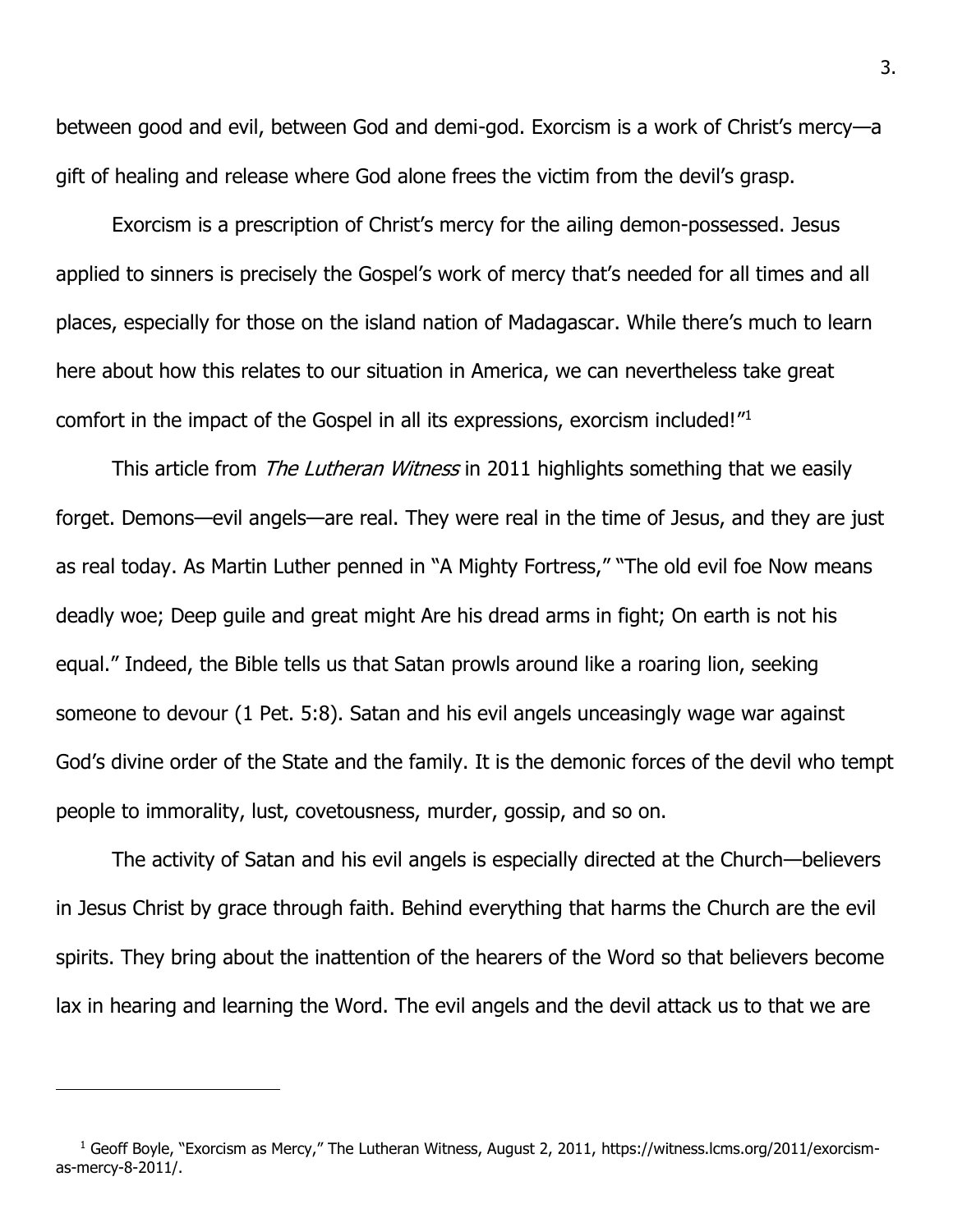tempted to no longer hold the inspired and inerrant Word in Scripture sacred and special as the Word of God. Throughout the world, persecution and oppression of the Church by the State and organizations within the State are a result of the activity of the devil and the evil spirits. For example, this past Monday, Päivi Räsänen, a former member of Parliament of Finland, and Bishop Pohjola of the Evangelical Lutheran Mission Diocese of Finland went on trial in Finland for hate speech. They were promoting the Biblical definition of marriage as between a man and a woman and so opposing homosexuality as a God-pleasing lifestyle. They face the possibility of six years in prison.

"The old evil foe Now means deadly woe" especially for all believers in Christ, His Church. The devil and the evil angels, along with the world and our sinful nature, wage war against you and me so that they might deceive us and mislead us into false belief, despair, and other great shame and vice (Small Catechism, Sixth Petition). And yes, demonic possession does still take place. The evil angels may take possession of a person by dwelling in her or him so that the individual, robbed of the use of his or her reason and will, becomes an involuntary instrument of Satan.

This isn't Hollywood fiction. This is Biblical reality. And whether we see it in demonic possession, sickness, sin, or death, these are manifestations of creation's bondage in its fallenness. Indeed, every single person conceived and born is under the power of Satan until God's grace and power delivers him or her from the devil's power and transfers her or him into the Kingdom of His Son, Jesus Christ. Colossians 1:13, "[God] has delivered us from the domain of darkness and transferred us to the kingdom of his beloved Son, in whom we have redemption, the forgiveness of sins."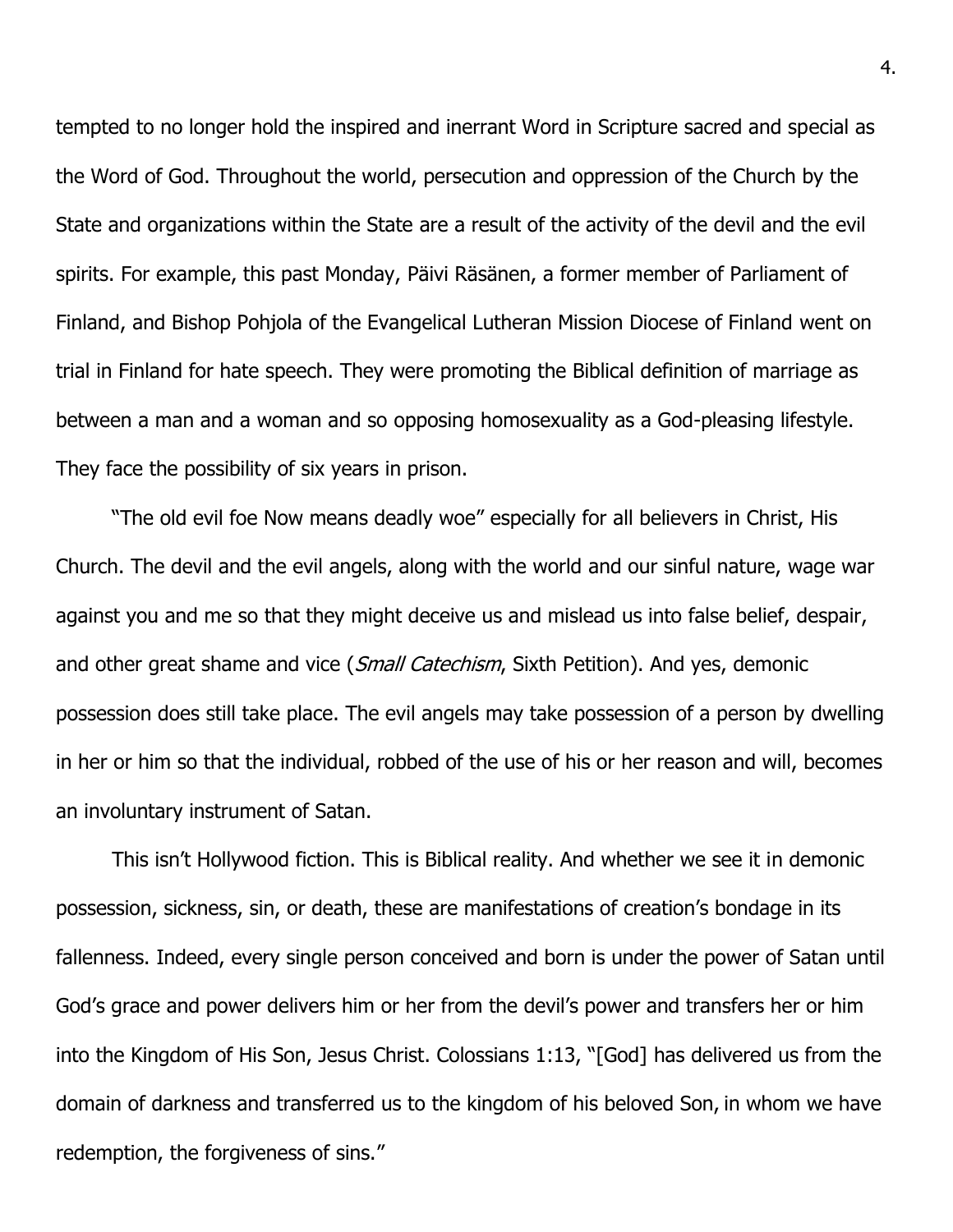That is the work of Christ Jesus for us and all humanity. The mission of Jesus was set against the devil and his demonic forces. When they came face to face with the Incarnate Son of God, the demon cried out, "I know you—who you are—the Holy One of God! Have you come to destroy us?" Oh yes! Jesus had come to destroy sin, Satan, and death and to set humanity, and all creation itself, free. What Scripture did Jesus read in the synagogue at Nazareth in our Gospel last Sunday? Isaiah 61, "The Spirit of the Lord is upon me, because he has anointed me to proclaim good news to the poor. He has sent me to proclaim release to the captives and the regaining of sight to the blind, to set free those who are oppressed" (Luke 4:18 NET).

All authority in heaven and on earth is given to the Lord Christ so that He alone could accomplish this freedom, this release, for us and all people. Jesus' casting out demons by the power and authority of His Word, Jesus' rebuking the fever of Peter's mother-in-law, Jesus' healing the sick and those with various diseases points us to the ultimate release from Satan's bondage won by Jesus' death and resurrection. This might be called the ultimate exorcism!

At the cross and empty tomb, Jesus, the Holy One of God, rescued and reclaimed us from powers we cannot overcome. By His death on the cross, Jesus paid the entire penalty for your sin and guilt. He destroyed the power of sin to enslave you. He defeated Satan by obeying His Father's will throughout His earthly life, even going all the way to the cross, all in your place and in mine. St. John tells us, "The reason the Son of God appeared was to destroy the works of the devil" (1 John 3:8 ESV). Jesus, the Holy One, has done that through His death and resurrection. "Though devils all the world should fill, All eager to devour us, We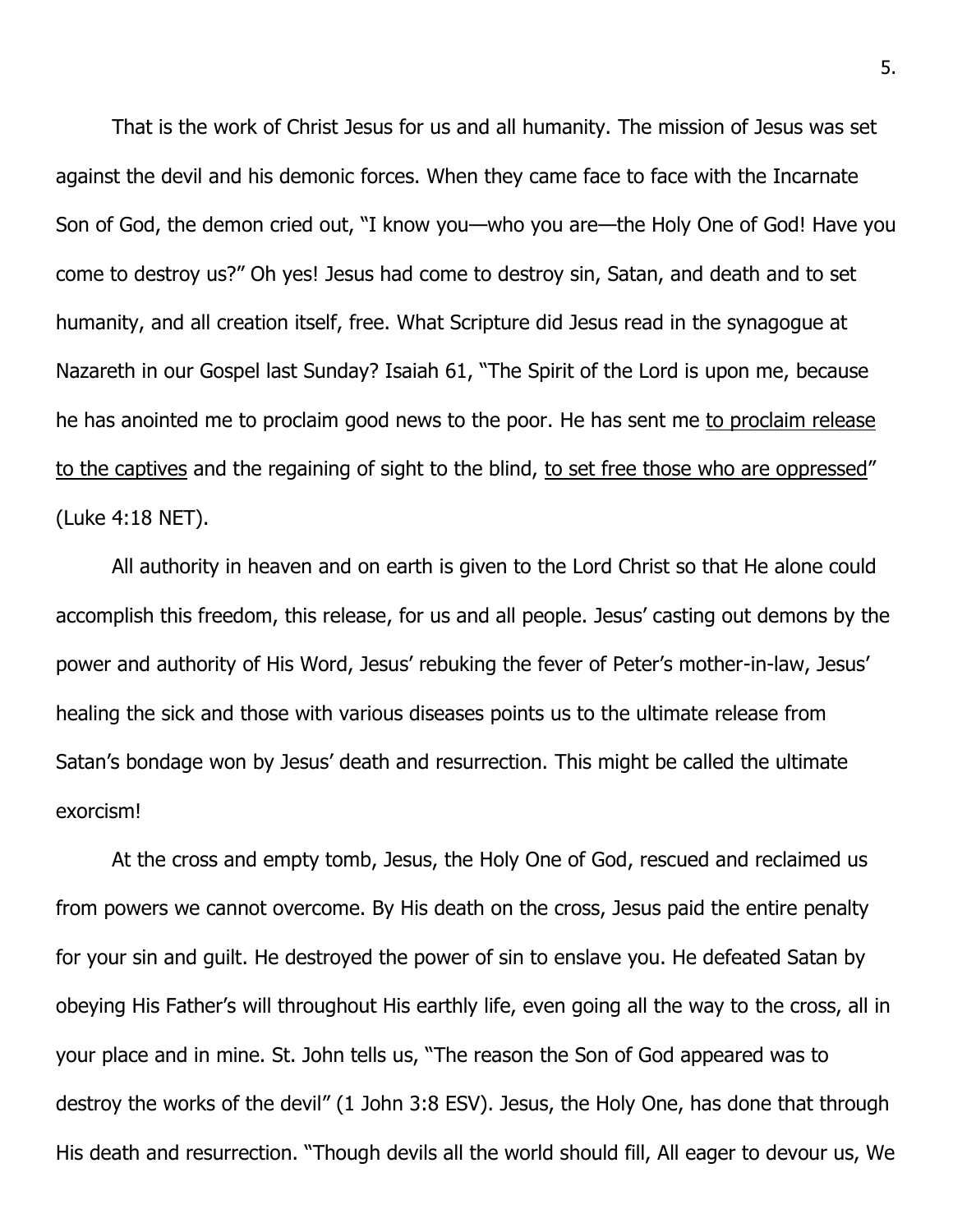tremble not, we fear no ill; They shall not overpower us. This world's prince may still Scowl fierce as he will, He can harm us none. He's judged, the deed is done; One little word can fell him."

The Word of Christ's authority and power sends the devil reeling. The Word of Christ's death and resurrection causes the whole host of evil angels to tremble with fear. For the dominion of God over the evil angels is present when Jesus is present with His Word of power and authority. They know Him and His authority and power—and they shudder (James 2:19). Our Father in heaven through faith in Jesus Christ by the power of the Holy Spirit has provided us with the Word of Christ, Baptism, Absolution, the Lord's Supper, and the gift of prayer as armor and weapons against the assaults of the evil one.

Our hope and refuge in the battle against Satan and the evil angels are found in the Lord Christ alone. He has freed us from Satan's tyranny by His death and resurrection. Through the authority and power of the Risen Christ and His Word, you are "strengthened with all power, according to his glorious might, for all endurance and patience with joy; giving thanks to the Father, who has qualified you to share in the inheritance of the saints in light. He has delivered us from the domain of darkness and transferred us to the kingdom of his beloved Son,in whom we have redemption, the forgiveness of sins" (Col. 1:11–14 ESV). This is our confidence of faith in our Risen Lord, as hymnwriter Paul Gerhard (1607-1676) penned: